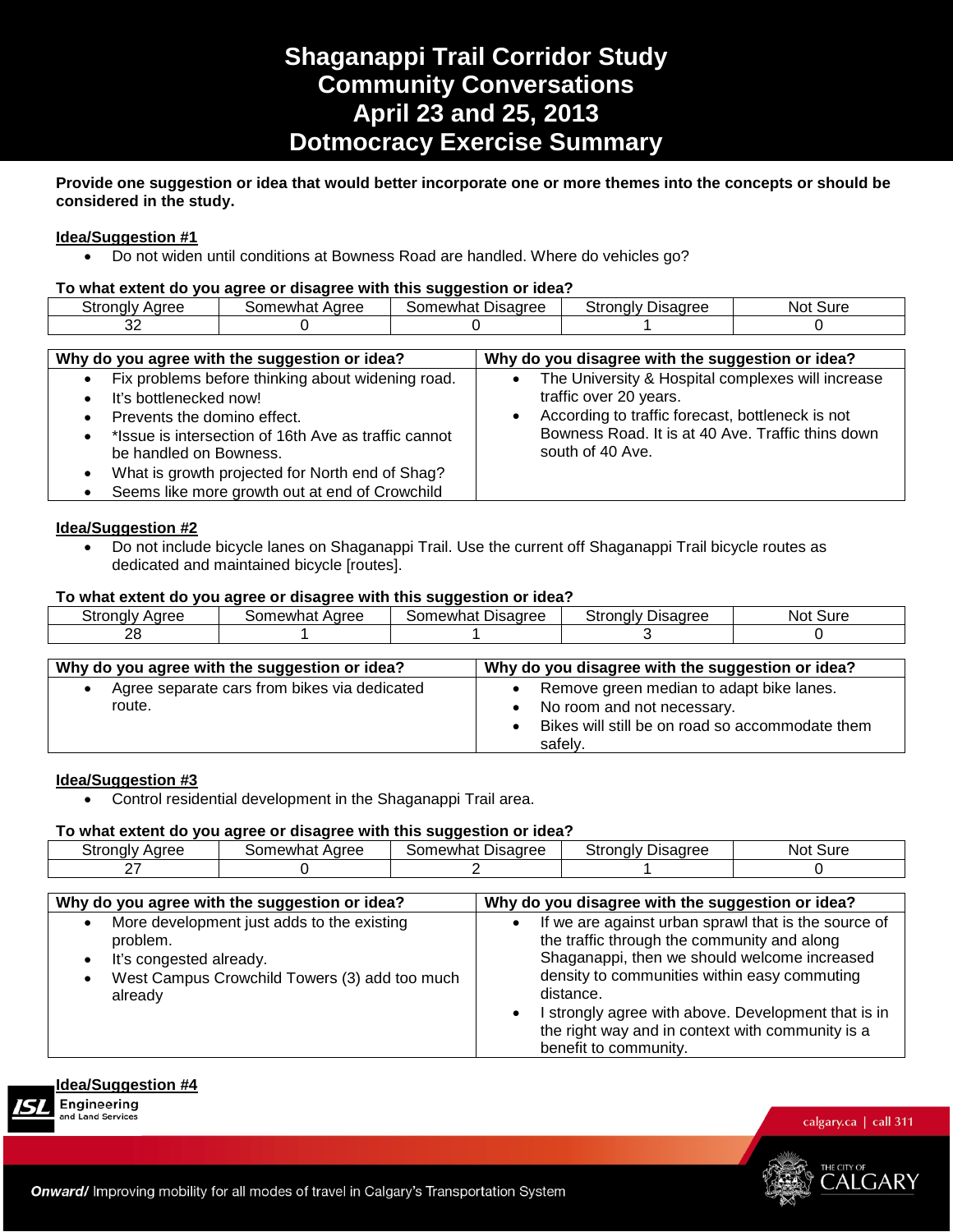• Make the median smaller to allow for wider lanes / less property impact.

# **To what extent do you agree or disagree with this suggestion or idea?**

| <b>Strongly</b> | Somewhat | <b>Disagree</b> | <b>Strongly Disagree</b> | <b>No</b> |
|-----------------|----------|-----------------|--------------------------|-----------|
| Aaree           | Agree    | Somewhat        |                          | Sure      |
| $\rightarrow$   | 1 U      |                 |                          |           |

| Why do you agree with the suggestion or idea?    | Why do you disagree with the suggestion or idea? |
|--------------------------------------------------|--------------------------------------------------|
| Allows for more space for pedestrians and bikes. |                                                  |

#### **Idea/Suggestion #5**

• Put in local buses to provide access to University and Foothills Hospital.

# **To what extent do you agree or disagree with this suggestion or idea?**

| Stronaly | Aaree    | Disagree | Stronaly | Sure |
|----------|----------|----------|----------|------|
| Aaree    | Somewhat | Somewhat | Jisaaree | Not. |
| or<br>∠∪ |          |          |          |      |

| Why do you agree with the suggestion or idea?        | Why do you disagree with the suggestion or idea? |
|------------------------------------------------------|--------------------------------------------------|
| Buses only go to the train stations – everyone isn't |                                                  |
| going there.                                         |                                                  |

#### **Idea/Suggestion #6**

• Safe connections across Shaganappi Trail and between roadways.

#### **To what extent do you agree or disagree with this suggestion or idea?**

|                                    |                        | . .                   |                      |              |
|------------------------------------|------------------------|-----------------------|----------------------|--------------|
| $\sim$<br><b>Strongly</b><br>Aaree | Aaree<br>newhat<br>orد | Disagree<br>: omewhat | Strongly<br>Jisaaree | Sure<br>Not. |
| -                                  |                        |                       |                      |              |

| Why do you agree with the suggestion or idea?                                | Why do you disagree with the suggestion or idea? |
|------------------------------------------------------------------------------|--------------------------------------------------|
| Existing overpass (pedestrian) was built in the<br>wrong place in the '70's. |                                                  |
| Pedestrian overpasses that are bike friendly.                                |                                                  |

#### **Idea/Suggestion #7 (similar to #4)**

• Minimize home loss/impacts by reducing median size to smallest viable amount.

#### **To what extent do you agree or disagree with this suggestion or idea?**

| Aaree<br>nalv<br>־ייוט | . Adrec<br>าewhat<br>זו ז | --<br>Disagree<br>.<br>$\sim$<br>newr<br>лаг: | Jisaaree<br>$-1 - 1$<br>∴∪nal∨ '<br>Οl | Sure<br>INOT |
|------------------------|---------------------------|-----------------------------------------------|----------------------------------------|--------------|
| $\sim$<br><u>. .</u>   |                           |                                               |                                        |              |

| . Why do you agree with the suggestion or idea? | Why do you disagree with the suggestion or idea? |
|-------------------------------------------------|--------------------------------------------------|
|                                                 | Need median to have break for crossing.          |



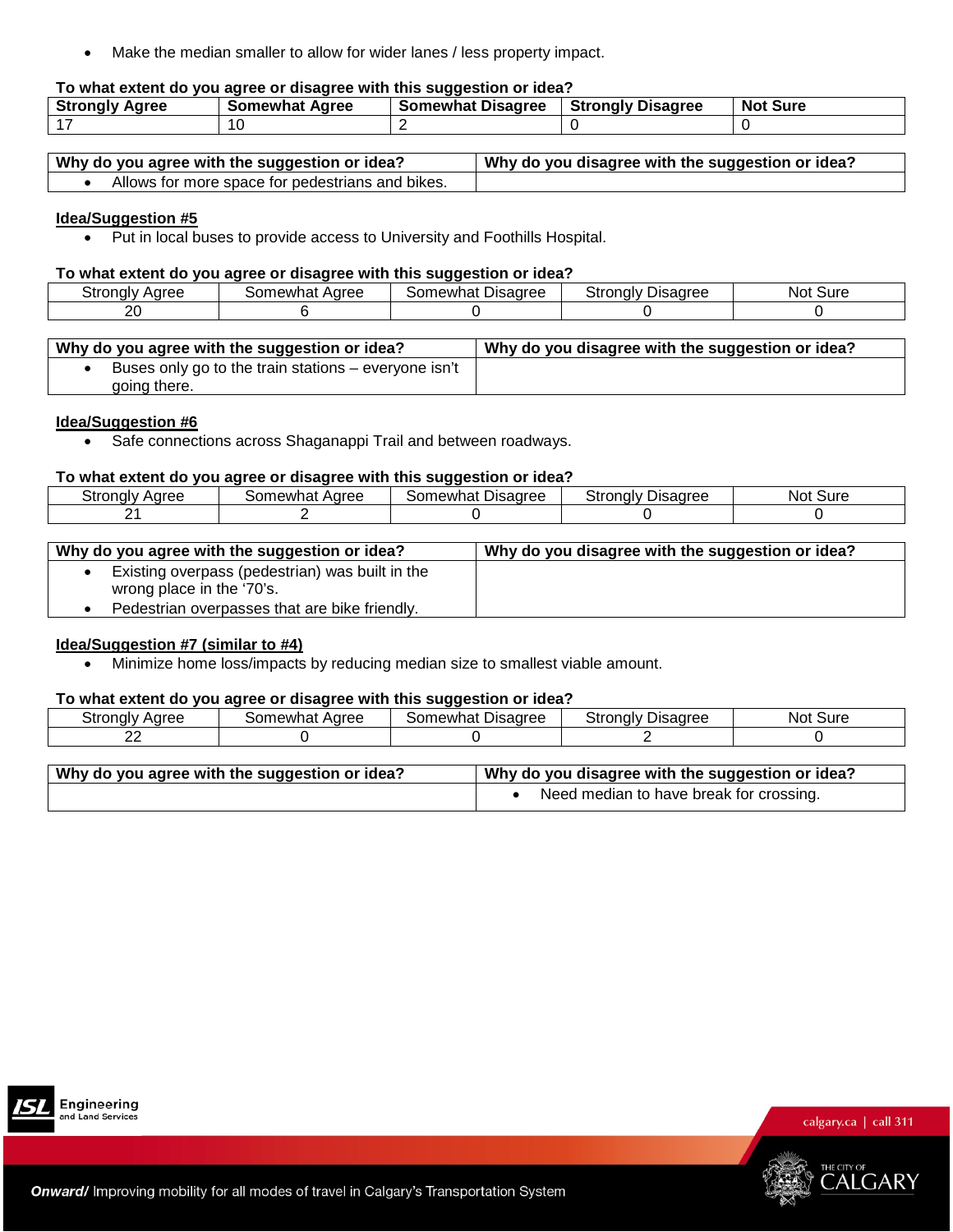• Do nothing but add more transit.

# **To what extent do you agree or disagree with this suggestion or idea?**

| stronalv<br>Aaree | Aaree<br>or.<br>newhat | $\overline{\phantom{a}}$<br>Disagree<br>`orد<br>.∩ewhat∶ | Stronalv<br>Disagree | ∵Sure<br>Not. |
|-------------------|------------------------|----------------------------------------------------------|----------------------|---------------|
| ົ້<br>-           |                        |                                                          |                      |               |

| Why do you agree with the suggestion or idea?                                                                                           | Why do you disagree with the suggestion or idea?                                      |
|-----------------------------------------------------------------------------------------------------------------------------------------|---------------------------------------------------------------------------------------|
| Make lights synched to traffic in busy times.<br>More roads encourage people to drive more -<br>Calgary needs to change car habits NOW! | Not enough for increased density and city where<br>people don't live where they work. |
| More traffic, not on Shaganappi.                                                                                                        |                                                                                       |

#### **Idea/Suggestion #9**

• Don't expand to east or west – use concept #3 or #4.

#### **To what extent do you agree or disagree with this suggestion or idea?**

| ≛.<br>Aaree<br>َ tronaly د | Aaree<br>iomewhat<br>ાતા | $\sim$<br>Disagree<br>omewhatذ | Stronaly<br>Disadree | Sure<br>NOL |
|----------------------------|--------------------------|--------------------------------|----------------------|-------------|
| u                          |                          |                                |                      |             |
|                            |                          |                                |                      |             |

| Why do you agree with the suggestion or idea?                                                                                                    | Why do you disagree with the suggestion or idea?                                                                                                   |
|--------------------------------------------------------------------------------------------------------------------------------------------------|----------------------------------------------------------------------------------------------------------------------------------------------------|
| No one should lose their house. Take a little from<br>each side, plant evergreens.<br>Conserve existing residential properties as a<br>priority. | I want to agree with this but is that truly realistic?<br>With 100,000 new people moving to Calgary every<br>year? And I live on Voyaguer Drive!!! |

#### **Idea/Suggestion #10 (similar to #6)**

• The community of Varsity must not be further divided. Pedestrian overpasses (bridges) must be maintained and/or improved.

#### **To what extent do you agree or disagree with this suggestion or idea?**

| `*rona∟<br><b>ACTEC</b><br>৴い | Aaree<br>newhat<br>ו זו | Disagree<br>าewhat | Stronaly L<br>عمين معياد<br>sauree<br>ບເ | ur،ض<br>NOt |
|-------------------------------|-------------------------|--------------------|------------------------------------------|-------------|
|                               |                         |                    |                                          |             |

| Why do you agree with the suggestion or idea?                                                | Why do you disagree with the suggestion or idea? |
|----------------------------------------------------------------------------------------------|--------------------------------------------------|
| Agree – very hard to cross now.<br>Children must cross a very busy road to get to<br>school. |                                                  |

#### **Idea/Suggestion #11**

• Put bike path on the residential side of the sound walls and add trees along residential side of sound wall.

#### **To what extent do you agree or disagree with this suggestion or idea?**

|                    |                                            | - -                            |                                                                                            |             |
|--------------------|--------------------------------------------|--------------------------------|--------------------------------------------------------------------------------------------|-------------|
| ∵ronalv ,<br>Aaree | haree<br>๛<br><b>PAW.</b><br>$\sim$<br>наι | Jisaaree<br>newh<br>i∩n<br>па. | $\overline{\phantom{a}}$<br>$\mathcal{L}_{\mathcal{L}}$<br>.<br>11 C<br>no<br>יוכ<br>sauee | Sure<br>Not |
|                    |                                            |                                |                                                                                            |             |
|                    |                                            |                                |                                                                                            |             |

| Why do you agree with the suggestion or idea?              | Why do you disagree with the suggestion or idea? |
|------------------------------------------------------------|--------------------------------------------------|
| Put the bike path on the residential side.                 |                                                  |
| Separate pedestrian/cyclists from the traffic -            |                                                  |
| higher comfort level.                                      |                                                  |
| Protects cyclists from noise and pollution. Need to        |                                                  |
| do snow and ice control for year-round use.                |                                                  |
| Keep walls shorter in height to allow light and views<br>٠ |                                                  |
| out from the community.                                    |                                                  |
| Use berm and trees / shrub combo                           |                                                  |
| Put the bike path off Shaganappi on a side road.           |                                                  |



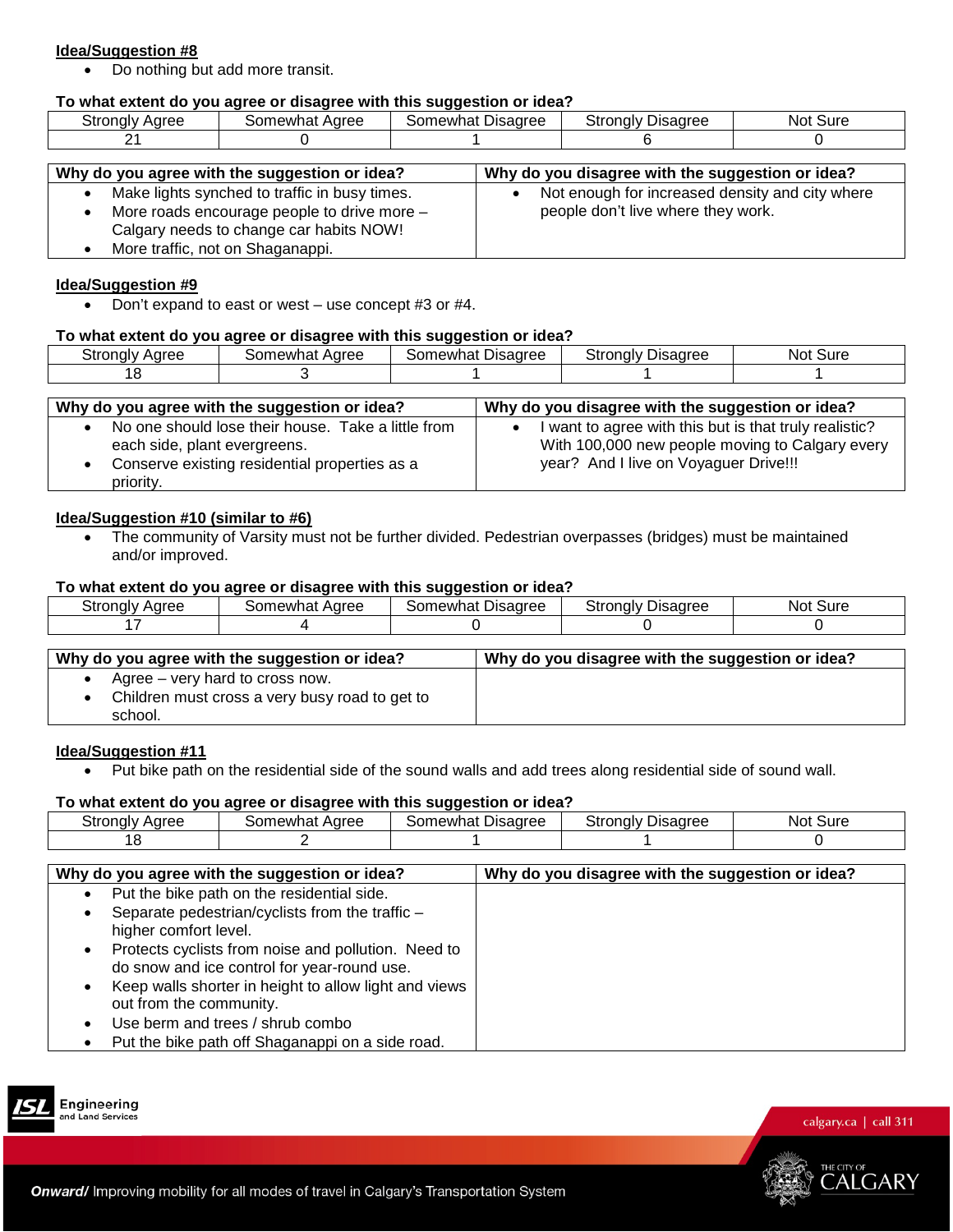# **Idea/Suggestion #12 (similar to #7)**

• Reduce median width (add walkways) or reduce impact to Voyager Drive residents.

# **To what extent do you agree or disagree with this suggestion or idea?**

| Stronalv | Somewhat | Disagree | Stronaly | Sure |
|----------|----------|----------|----------|------|
| Aaree    | Aaree    | Somewhat | Disadree | Not  |
|          |          |          |          |      |

| Why do you agree with the suggestion or idea?   | Why do you disagree with the suggestion or idea? |
|-------------------------------------------------|--------------------------------------------------|
| Don't need the wide median with trees that need |                                                  |
| maintenance and don't survive.                  |                                                  |

#### **Idea/Suggestion #13**

• Provide bus turn-off as opposed to providing HOV land.

#### **To what extent do you agree or disagree with this suggestion or idea?**

| Aaree<br>-<br>u onaiv<br>'اد. | Aaree<br>newhat | --<br>Disagree<br>newhat<br>.som | stronalv<br>Disaαree<br>JН<br>. . | Sure<br>NOt |
|-------------------------------|-----------------|----------------------------------|-----------------------------------|-------------|
|                               |                 |                                  |                                   |             |

| Why do you agree with the suggestion or idea?                                                                                                                                                                       | Why do you disagree with the suggestion or idea?                                             |
|---------------------------------------------------------------------------------------------------------------------------------------------------------------------------------------------------------------------|----------------------------------------------------------------------------------------------|
| Dedicated lanes for peak rush hour periods of, say,<br>2 hours in the morning and afternoon seems a<br>waste of roadways.<br>Provide better connections to LRT and better car<br>and ride so HOV are not necessary. | No HOV lane – lay by only.<br>Calgarians do not allow buses to merge in a timely<br>fashion. |

# **Idea/Suggestion #14 (similar to #10)**

• Concepts must include improved and replaced pedestrian overpasses.

#### **To what extent do you agree or disagree with this suggestion or idea?**

| uronalv۔<br>Aaree | Aaree<br>mewhat,<br>∍or | . Disadree<br>≾omewhat | $\sim$<br>-<br>Jisaaree<br>onalv<br>υ۱ι<br>w | .<br>NO.<br>oure |
|-------------------|-------------------------|------------------------|----------------------------------------------|------------------|
|                   |                         |                        |                                              |                  |
|                   |                         |                        |                                              |                  |

| Why do you agree with the suggestion or idea? | Why do you disagree with the suggestion or idea? |
|-----------------------------------------------|--------------------------------------------------|
|                                               |                                                  |

# **Idea/Suggestion #15**

• Pedestrian and cyclists should be separated.

#### **To what extent do you agree or disagree with this suggestion or idea?**

| Aaree<br>strongly | Aaree<br>Somewhat. | --<br>$-$<br>Somewhat Disagree | ीtrongly ∟<br><b>Disagree</b> | Sure<br>NΟι |
|-------------------|--------------------|--------------------------------|-------------------------------|-------------|
| -                 |                    |                                |                               |             |
|                   |                    |                                |                               |             |

| Why do you agree with the suggestion or idea?   | Why do you disagree with the suggestion or idea?                               |
|-------------------------------------------------|--------------------------------------------------------------------------------|
| Public safety issue – river path as an example. | Only if intersections show problems.<br>Cars and cyclists should be separated. |





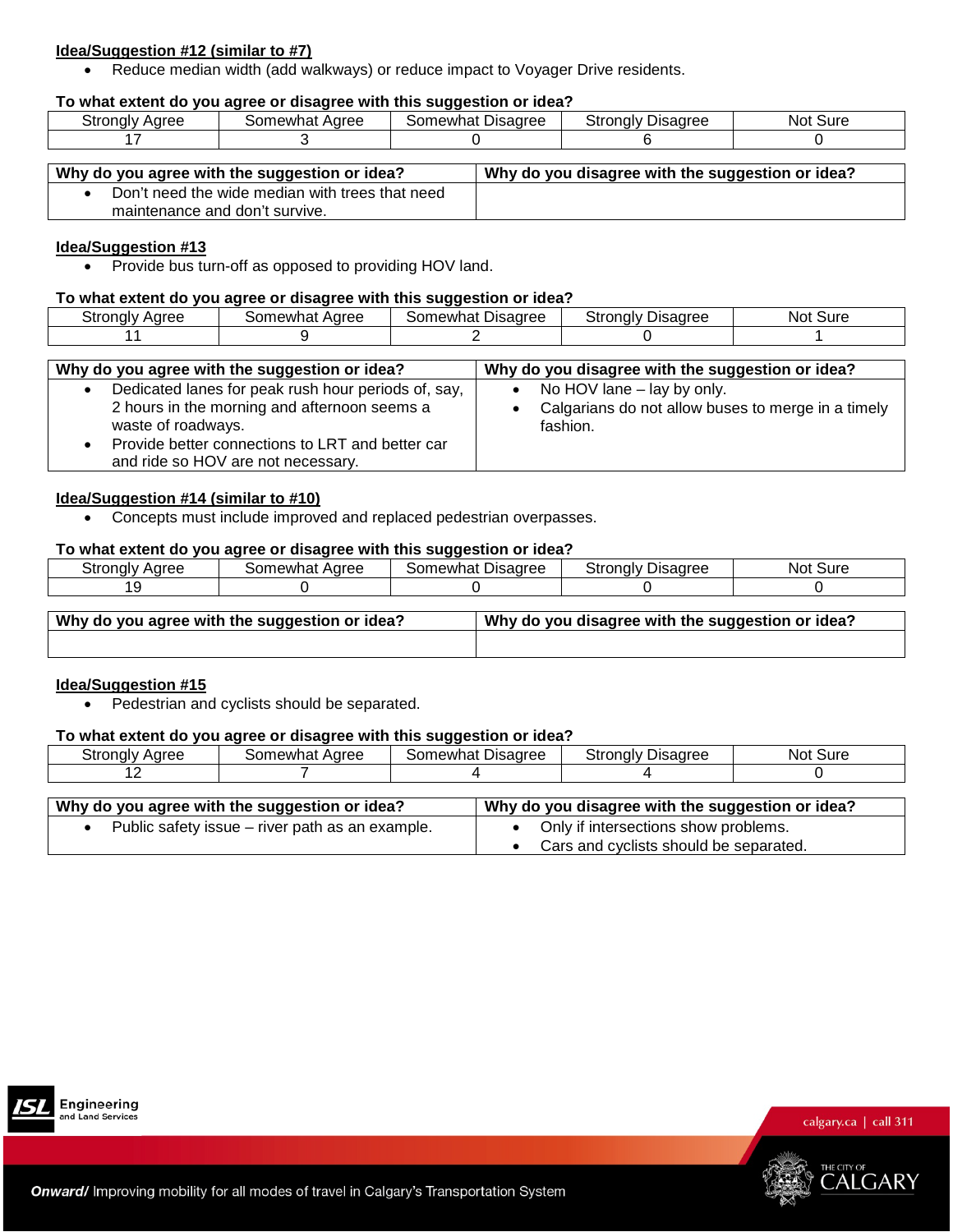• Move the pedestrian and cycling tracks outside of Shaganappi, into and through residential.

#### **To what extent do you agree or disagree with this suggestion or idea?**

| stronaly<br>Aaree | Aaree<br>Somewhat | Disagree<br>sor<br>newhat | Stronaly<br>Disadree | Sure<br><b>NOL</b> |
|-------------------|-------------------|---------------------------|----------------------|--------------------|
|                   |                   |                           |                      |                    |

| Why do you agree with the suggestion or idea?                                                       | Why do you disagree with the suggestion or idea?                                                                                                                                                                                                                    |
|-----------------------------------------------------------------------------------------------------|---------------------------------------------------------------------------------------------------------------------------------------------------------------------------------------------------------------------------------------------------------------------|
| Reduce impact on properties along Shaganappi as<br>much as possible.<br>MORE PLEASANT AS A CYCLIST. | Indirect pathways may not encourage alternate<br>modes of transport (pedestrian and cycling).<br>Shaganappi Trail is designated a primary cycling<br>route on the primary cycling network. Any upgrade<br>to roadway must include cycling specific<br>improvements. |

#### **Idea/Suggestion #17**

• Traffic signal coordination and advance left turn arrows.

#### **To what extent do you agree or disagree with this suggestion or idea?**

| Stronalv<br>Aaree | Aaree<br>∴∩m<br>าewhat | --<br>$\sim$<br>Disagree<br>omewhat. | Ptronaly ∟<br><b>Jisadree</b> | Sure<br>Not |
|-------------------|------------------------|--------------------------------------|-------------------------------|-------------|
|                   |                        |                                      |                               |             |
|                   |                        |                                      |                               |             |

| Why do you agree with the suggestion or idea? | Why do you disagree with the suggestion or idea? |
|-----------------------------------------------|--------------------------------------------------|
| Doesn't cost much and hope it works.          |                                                  |

• Include bike specific signals at intersections.

# **Idea/Suggestion #18 (similar to #8)**

• Improve transit, increase transit to core.

# **To what extent do you agree or disagree with this suggestion or idea?**

| Stronalv<br>Aaree | Somewhat<br>Aaree | Somewhat<br>Disagree | --<br>Stronalv<br>) sagree | ∵Sure<br>Not. |
|-------------------|-------------------|----------------------|----------------------------|---------------|
|                   |                   |                      |                            |               |

| Why do you agree with the suggestion or idea?                                                                                                                                                                                                                                                                                                                                                                                                         | Why do you disagree with the suggestion or idea? |
|-------------------------------------------------------------------------------------------------------------------------------------------------------------------------------------------------------------------------------------------------------------------------------------------------------------------------------------------------------------------------------------------------------------------------------------------------------|--------------------------------------------------|
| More direct bus access to mall required; also North<br>$\bullet$<br>to Northland Mall. Cannot readily access either<br>from train station (multiple residential stops first)<br>Need more direct bus to downtown so we don't<br>$\bullet$<br>always have to do park and ride.<br>Have HOV lanes - each neighbourhood has<br>$\bullet$<br>express buses to downtown - it will be faster.<br>Make it cheap. One bus gets a lot of cars off the<br>road. |                                                  |

#### **Idea/Suggestion #19**

• Don't include HOV lanes, turn into a regular lane to allow for more through traffic.

# **To what extent do you agree or disagree with this suggestion or idea?**

| <b>Strongly Agree</b>                                                                                                                                                                        | Somewhat Agree |  | Somewhat Disagree                                                                                                                                                    | <b>Strongly Disagree</b>                              | Not Sure |
|----------------------------------------------------------------------------------------------------------------------------------------------------------------------------------------------|----------------|--|----------------------------------------------------------------------------------------------------------------------------------------------------------------------|-------------------------------------------------------|----------|
|                                                                                                                                                                                              |                |  |                                                                                                                                                                      |                                                       |          |
|                                                                                                                                                                                              |                |  |                                                                                                                                                                      |                                                       |          |
| Why do you agree with the suggestion or idea?                                                                                                                                                |                |  |                                                                                                                                                                      | Why do you disagree with the suggestion or idea?      |          |
| HOV lanes do not provide incentive to carpool (see<br>$\bullet$<br>California) and do not make optimal use of the<br>road.<br>You could consider time defined HOV lanes $-7:00$<br>$\bullet$ |                |  | Discourage traffic - encourage transit - cars are<br>too nice<br>Have express buses in each neighbourhood – they<br>go to your neighbourhood straight downtown. With |                                                       |          |
| $am - 9:00$ am and 4-6 pm                                                                                                                                                                    |                |  |                                                                                                                                                                      | HOV lanes, it will be faster and cheaper for drivers. |          |



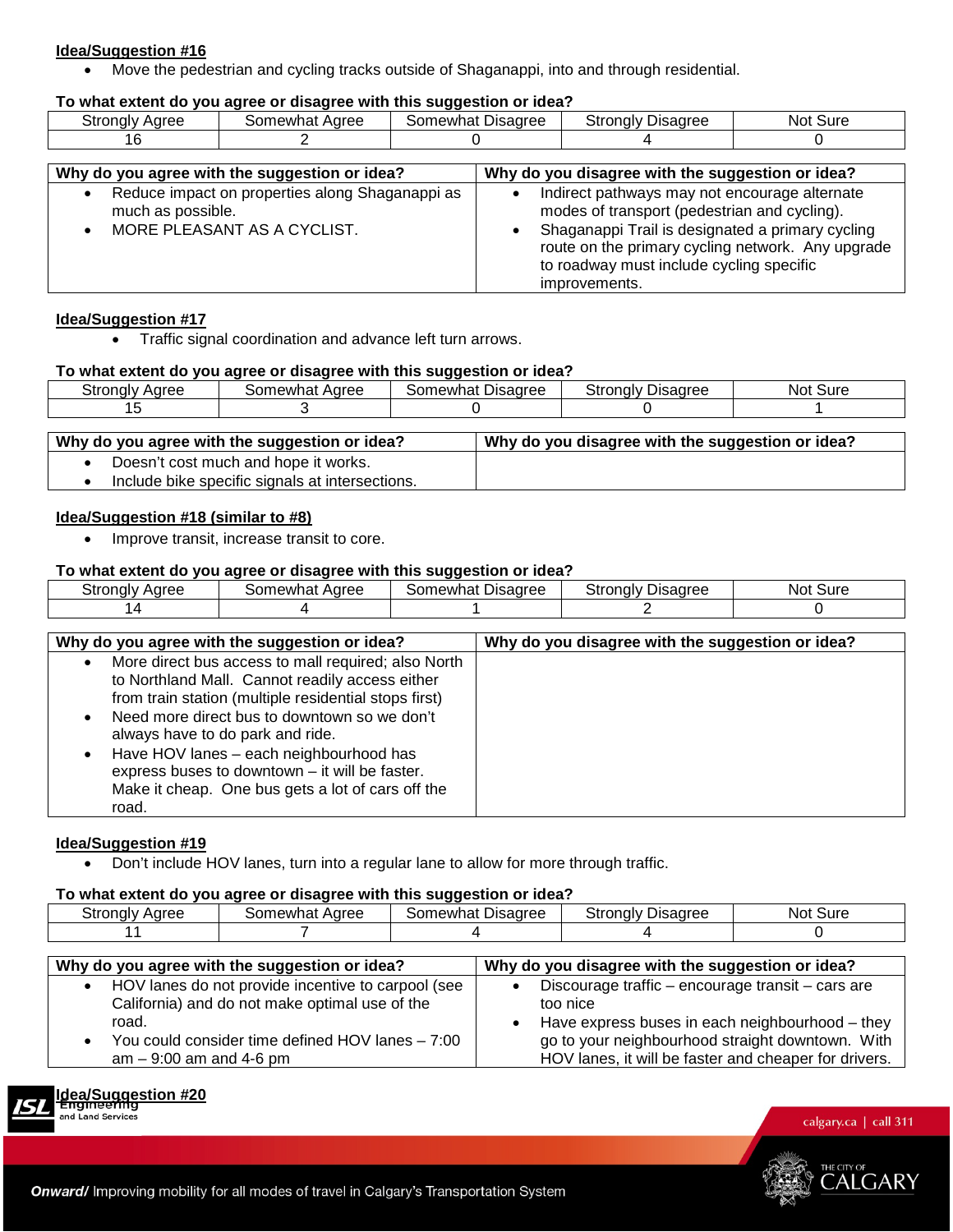• Look at Grade separated access to egress where appropriate.

#### **To what extent do you agree or disagree with this suggestion or idea?**

|                        |                                  | . .                       |                                             |              |
|------------------------|----------------------------------|---------------------------|---------------------------------------------|--------------|
| Adree<br>nalv<br>י וט. | . Aaree<br><br>าewi<br>ωr<br>наг | Disagree<br>าewnat<br>∍or | ີ <sup>+</sup> rongly ∟.<br><b>Jisagree</b> | Sure<br>NOL. |
|                        |                                  |                           |                                             |              |
|                        |                                  |                           |                                             |              |

| Why do you agree with the suggestion or idea? | Why do you disagree with the suggestion or idea? |
|-----------------------------------------------|--------------------------------------------------|
|                                               |                                                  |

#### **Idea/Suggestion #21 (similar to #15)**

• Separate bike path from pedestrian path.

# **To what extent do you agree or disagree with this suggestion or idea?**

| Stronalv | Aaree                | Disagree | Stronalv | Sure |
|----------|----------------------|----------|----------|------|
| Aaree    | Somewhat <sub></sub> | Somewhat | Disagree | Not. |
|          |                      |          |          |      |

| Why do you agree with the suggestion or idea?                                                                            | Why do you disagree with the suggestion or idea?     |
|--------------------------------------------------------------------------------------------------------------------------|------------------------------------------------------|
| Safety issue - River pathway (where combined) is<br>an example of unsafe path.                                           | Volume of this doesn't justify dedicating the space. |
| Separate bikes from cars.                                                                                                |                                                      |
| Cyclist and pedestrian needs different. Pedestrians<br>can stop and change direction quicker. Cyclists<br>travel faster. |                                                      |
| Commuter traffic by bike will increase and speed -<br>much faster than pedestrians. Hill is also a factor.               |                                                      |

# **Idea/Suggestion #22 (similar to #14)**

• More pedestrian overpasses so at least quiet, green spaces can be accessed and crossing Shaganappi isn't such an ordeal.

#### **To what extent do you agree or disagree with this suggestion or idea?**

| Stronaly | Aaree    | Disagree | Strongly | Sure |
|----------|----------|----------|----------|------|
| Aaree    | somewhat | Somewhat | Jisaaree | Not. |
|          |          |          |          |      |

| Why do you agree with the suggestion or idea? | Why do you disagree with the suggestion or idea? |
|-----------------------------------------------|--------------------------------------------------|
|                                               |                                                  |

# **Idea/Suggestion #23 (similar to #22)**

• Pedestrian overpasses.

#### **To what extent do you agree or disagree with this suggestion or idea?**

| Stronglv | Somewhat | Disagree | Strongly | Not. |
|----------|----------|----------|----------|------|
| Aaree    | Aaree    | Somewhat | Jisaaree | Sure |
|          |          |          |          |      |

| Overpasses must be improved with useable grade<br>ramps. | Why do you agree with the suggestion or idea? | Why do you disagree with the suggestion or idea? |
|----------------------------------------------------------|-----------------------------------------------|--------------------------------------------------|
|                                                          | Safer ++                                      |                                                  |



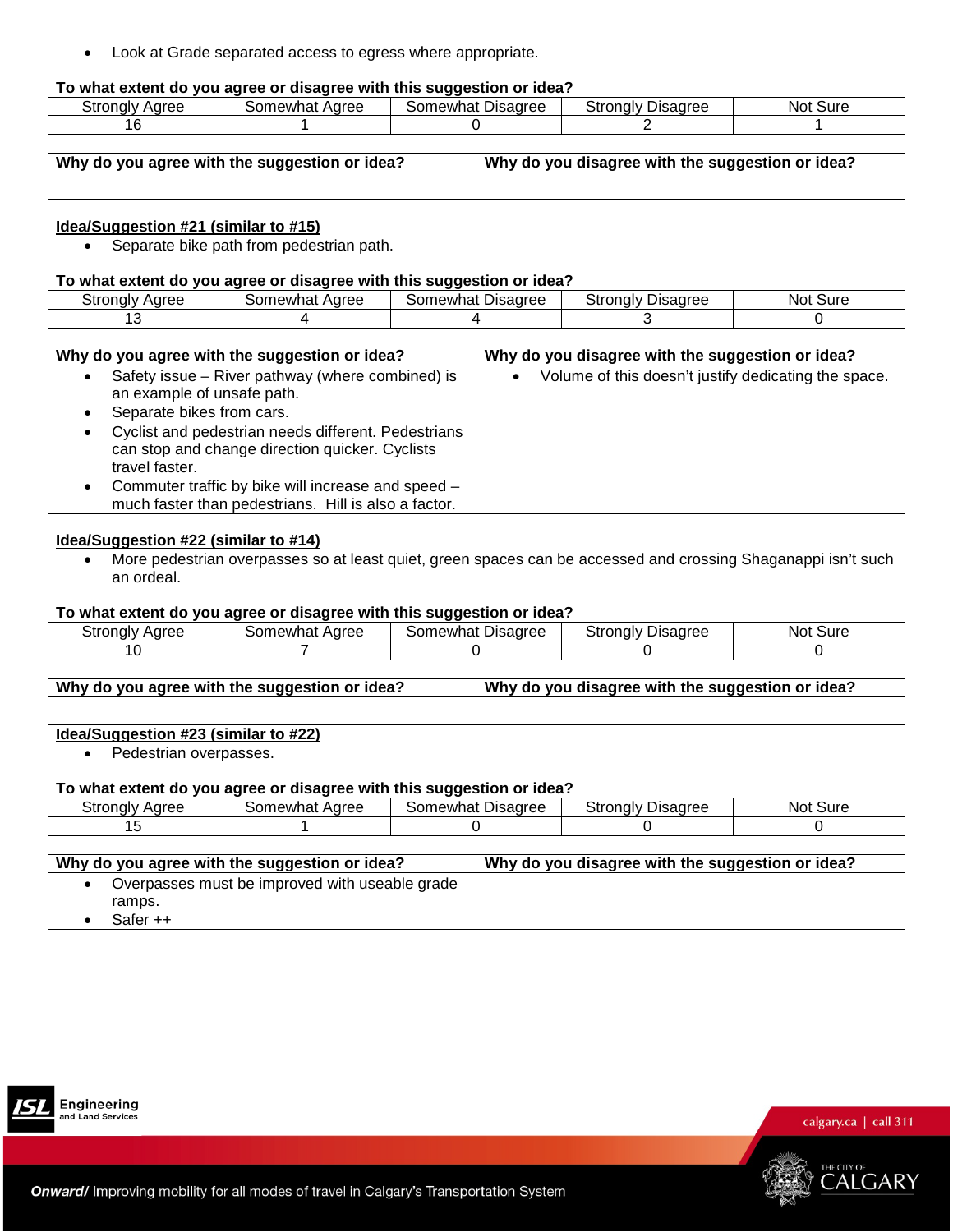# **Idea/Suggestion #24 (similar to #21)**

• Separation of pedestrians and Shaganappi Trail.

# **To what extent do you agree or disagree with this suggestion or idea?**

| .<br>Aaree<br>stronglyل | Aaree<br>าewhat<br>orد | - -<br>Disagree<br>`orد<br>newha | Strongly<br><b>Disadree</b> | Sure<br>Not |
|-------------------------|------------------------|----------------------------------|-----------------------------|-------------|
|                         |                        |                                  |                             |             |

| Why do you agree with the suggestion or idea?       | Why do you disagree with the suggestion or idea? |
|-----------------------------------------------------|--------------------------------------------------|
| Pedestrian next to high speed traffic is dangerous. | There isn't enough room for pedestrians on       |
| Overpass at Northland Mall needed. People           | Shaganappi Trail.                                |
| currently risk lives crossing Shaganappi from Mall. | There are others streets for that purpose.       |

#### **Idea/Suggestion #25**

• Bike and pedestrian overpass west of Children's Hospital (improving safety).

# **To what extent do you agree or disagree with this suggestion or idea?**

| strongly ن<br>Aaree | Aaree<br>Somewhat | Disagree<br>newhat<br>sor | Stronaly<br><b>Disagree</b> | -<br>Sure<br>NOL. |
|---------------------|-------------------|---------------------------|-----------------------------|-------------------|
|                     |                   |                           |                             |                   |

| Why do you agree with the suggestion or idea?     | Why do you disagree with the suggestion or idea? |
|---------------------------------------------------|--------------------------------------------------|
| Already lots of pedestrian traffic crossing here. |                                                  |
| Obvious "desire line".                            |                                                  |

# **Idea/Suggestion #26**

• Use one side of the road only for cyclists.

# **To what extent do you agree or disagree with this suggestion or idea?**

| Stronaly<br>Aaree | newhat<br>Aaree<br>$\sim$ | Disagree<br>newhat | Stronalv<br>Jisaaree | Sure<br>Not |
|-------------------|---------------------------|--------------------|----------------------|-------------|
| . .               |                           |                    |                      |             |

| Why do you agree with the suggestion or idea? | Why do you disagree with the suggestion or idea? |
|-----------------------------------------------|--------------------------------------------------|
| There are several cycling routes close to and | Takes up too much room.                          |
| parallel to Shaganappi Trail.                 |                                                  |

# **Idea/Suggestion #27 (similar to #11)**

• Concept 3: Place the sound barriers up against the traffic so cyclists and pedestrians use dedicated sidewalks and/or paths protected by the sound wall.

# **To what extent do you agree or disagree with this suggestion or idea?**

| Strongly | Aaree  | Disagree  | Stronalv | <b>Not</b> |
|----------|--------|-----------|----------|------------|
| Aaree    | mewhat | ക്കണewhat | Disadree | Sure       |
|          |        |           |          |            |

| Why do you agree with the suggestion or idea?                                                                                                                                                                                                                                                                                 | Why do you disagree with the suggestion or idea? |
|-------------------------------------------------------------------------------------------------------------------------------------------------------------------------------------------------------------------------------------------------------------------------------------------------------------------------------|--------------------------------------------------|
| No one will use a walkway between Shaganappi<br>$\bullet$<br>Trail and a wall.<br>Ditto.<br>Good to protect cyclists and pedestrians from noise<br>$\bullet$<br>and pollution. Need to ensure good visibility for<br>cyclists approaching intersections. Robust and<br>meaningful cyclist accommodations at<br>intersections. |                                                  |



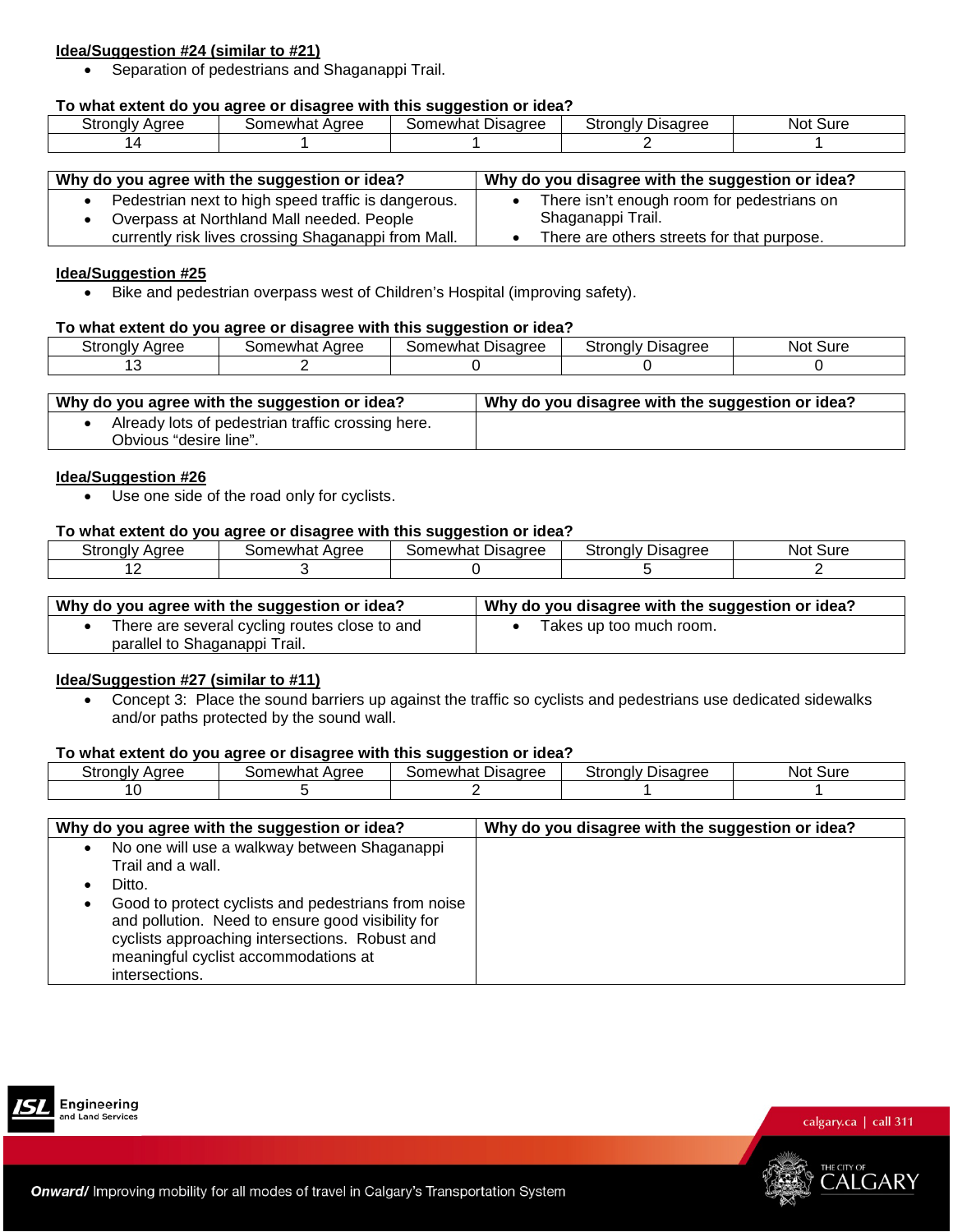• No sound barriers due to loss of view and increased safety concerns. Keep existing chain link fencing.

#### **To what extent do you agree or disagree with this suggestion or idea?**

| Strongly<br>Aaree | Aaree<br>ാറി<br>newhat | - -<br>-<br>Disagree<br>ാറി<br>∩ewhat | $\mathbf{r}$<br><b>Disadree</b><br>۔ tronglyٹ | Sure<br>Not |
|-------------------|------------------------|---------------------------------------|-----------------------------------------------|-------------|
|                   |                        |                                       |                                               |             |

| Why do you agree with the suggestion or idea? | Why do you disagree with the suggestion or idea?                                                                                                                                                                                                                                                                                                       |
|-----------------------------------------------|--------------------------------------------------------------------------------------------------------------------------------------------------------------------------------------------------------------------------------------------------------------------------------------------------------------------------------------------------------|
|                                               | It doesn't have to be a chain link fence. It could be<br>$\bullet$<br>a planter system similar to 16 <sup>th</sup> Ave alternative and<br>pleasing.<br>High volume, speed - need sound barriers.<br>$\bullet$<br>More volume traffic means more noise.<br>Planters, evergreens can buffer sound.<br>٠<br>Chain link fence makes it look like a ghetto. |

#### **Idea/Suggestion #29 (similar to #27)**

• Sound barrier should be identified on residential side(s). West side Concept 2 – East side Concept 1.

#### **To what extent do you agree or disagree with this suggestion or idea?**

| Stronalv | Somewhat | Disagree   | Strongly | Sure |
|----------|----------|------------|----------|------|
| Aaree    | Aaree    | Somewhat ' | Disagree | Not  |
|          |          |            |          |      |

| Why do you agree with the suggestion or idea?                                                                                                           | Why do you disagree with the suggestion or idea?             |
|---------------------------------------------------------------------------------------------------------------------------------------------------------|--------------------------------------------------------------|
| Shaganappi (under Concept 1 & 2) will be<br>extended into the residential neighbourhood.<br>Sound barrier would be needed (currently would be<br>nice). | It has been without for many, many years. Not<br>needed now. |

#### **Idea/Suggestion #30**

• Increase safety – well lit, help buttons, crossing lights.

#### **To what extent do you agree or disagree with this suggestion or idea?**

| Stronaly | somewhat Aɑree | Disagree | Stronalv | ` Sur∈ |
|----------|----------------|----------|----------|--------|
| Aaree    |                | Somewhat | Disagree | Not '  |
|          |                |          |          |        |

| <b>Nhy do you agree with the suggestion or idea?</b> | Why do you disagree with the suggestion or idea? |
|------------------------------------------------------|--------------------------------------------------|
|                                                      |                                                  |

# **Idea/Suggestion #31 (similar to #24)**

• Ensure that all bike/pedestrian paths have a physical separation to traffic (not just a wall/barrier).

#### **To what extent do you agree or disagree with this suggestion or idea?**

|                   |                       | --                               |                                          |              |
|-------------------|-----------------------|----------------------------------|------------------------------------------|--------------|
| stronalv<br>Aaree | Aaree<br>.iew'<br>nat | Disagree<br>Somewhat<br>$\cdots$ | <sup>⊸</sup> tronalv ∟<br>Disagree<br>ΟU | Sure<br>Not. |
|                   |                       |                                  |                                          |              |

| Why do you agree with the suggestion or idea? | Why do you disagree with the suggestion or idea? |
|-----------------------------------------------|--------------------------------------------------|
|                                               |                                                  |



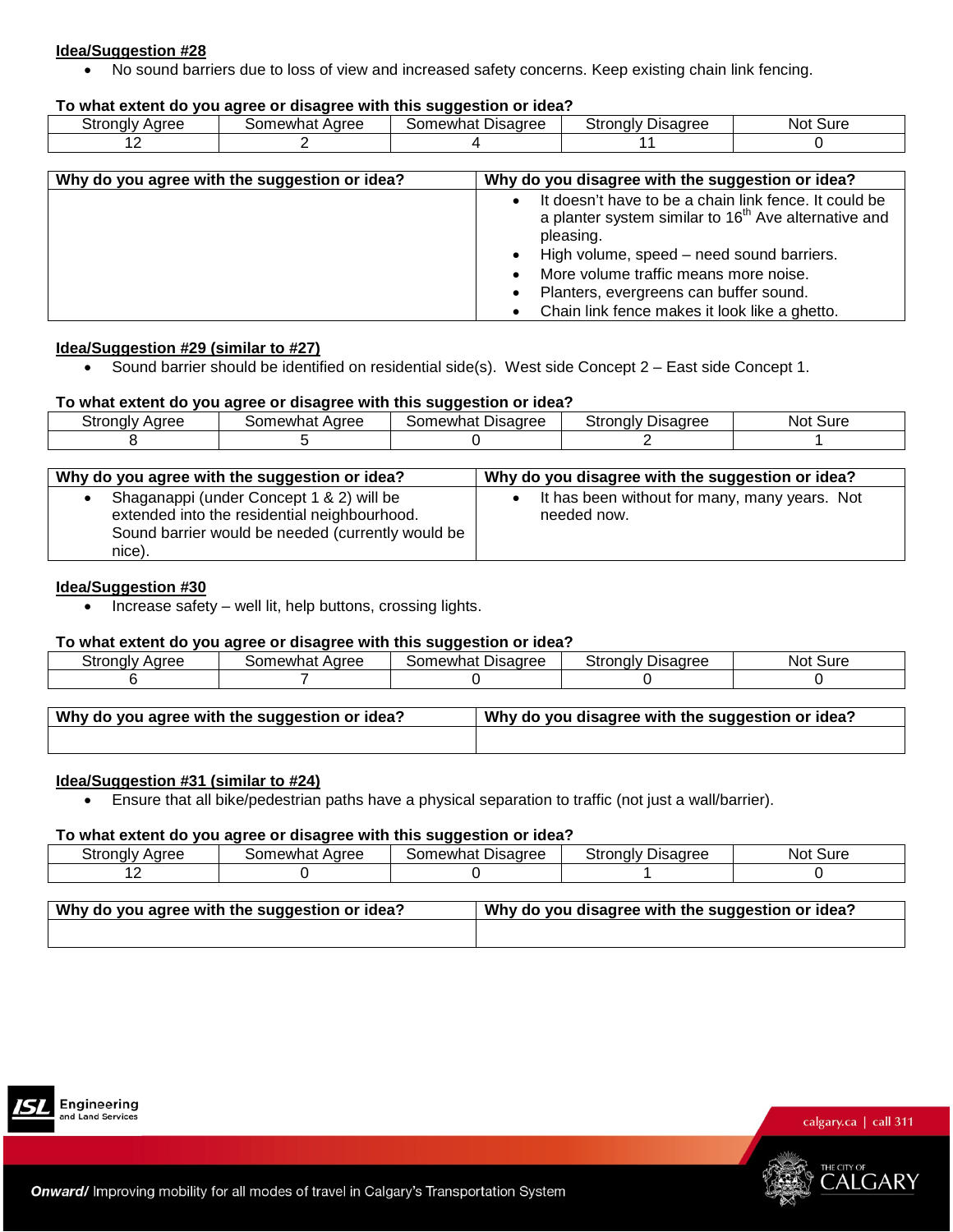• 2 lanes (versus 3 lanes) but improve other modes (pedestrians and bikes) (multi-model – focus on).

#### **To what extent do you agree or disagree with this suggestion or idea?**

|                   |                        | .                    |                           |              |
|-------------------|------------------------|----------------------|---------------------------|--------------|
| strongly<br>Aaree | ∩ewhat<br>Aaree<br>omد | Disagree<br>Somewhat | -<br>Stronalv<br>Disagree | ∵Sure<br>Not |
|                   |                        |                      |                           |              |

| Why do you agree with the suggestion or idea?                                                                                                                                                                                                                                                                                                                                                                             | Why do you disagree with the suggestion or idea?                                                                                                                                                                                                                                                                                                                                                                                                  |
|---------------------------------------------------------------------------------------------------------------------------------------------------------------------------------------------------------------------------------------------------------------------------------------------------------------------------------------------------------------------------------------------------------------------------|---------------------------------------------------------------------------------------------------------------------------------------------------------------------------------------------------------------------------------------------------------------------------------------------------------------------------------------------------------------------------------------------------------------------------------------------------|
| Agree - not sure it is realistic without providing<br>other routes to handle traffic volume (other modes<br>may not be enough).<br>• We have to deal with the impending volume.<br>2 lanes are already backed-up.<br>$\bullet$<br>Where will the added volume go once it gets to the<br>$\bullet$<br>bottom of the hill?<br>More lanes will bring more vehicle traffic. Focus on<br>$\bullet$<br>moving people, not cars. | Traffic volume is anticipated to increase too much<br>to not increase lanes.<br>The increase (massive) of density in Stadium,<br>Foothills Hospital, West Campus and communities<br>further north (10,000 people) will require at least 3<br>lanes each way. Stadium alone will have Square<br>footage almost the size of Market Mall i.e.<br>residences, offices, and maybe hotel. Plus a new<br>cancer center at Foothills across from Stadium. |

#### **Idea/Suggestion #33**

• Bike overpasses over intersections at least on one side stay in the right-of-way.

#### **To what extent do you agree or disagree with this suggestion or idea?**

| .787<br>. unalv r<br>$\sim$ $\sim$ $\sim$ | Agree<br>---<br>ำewnฉ.<br>Ë | sagree<br>`ewha.<br>Disa | .<br>. <b>.</b><br>nalv.<br>ບເ<br><br> | . Sur<br>NOT |
|-------------------------------------------|-----------------------------|--------------------------|----------------------------------------|--------------|
|                                           |                             |                          |                                        |              |

| Why do you agree with the suggestion or idea? | Why do you disagree with the suggestion or idea? |
|-----------------------------------------------|--------------------------------------------------|
|                                               |                                                  |

# **Idea/Suggestion #34**

• Concept #4 reduces driving speed, less residents affected and less construction costs.

#### **To what extent do you agree or disagree with this suggestion or idea?**

|                   |                   | . .                  |                       |             |
|-------------------|-------------------|----------------------|-----------------------|-------------|
| Aaree<br>`stronal | Aaree<br>≾omewhat | Disagree<br>Somewhat | ∵strongly<br>Disaαree | Sure<br>NOt |
|                   |                   |                      | n r<br>∼              |             |

| Why do you agree with the suggestion or idea? | Why do you disagree with the suggestion or idea?                                                                                       |
|-----------------------------------------------|----------------------------------------------------------------------------------------------------------------------------------------|
|                                               | Our house would be sandwiched between<br>Shaganappi Trail and back lane<br>Back lane becomes Road??<br>We will receive NO compensation |

#### **Idea/Suggestion #35 (similar to #31)**

• Instead of widening the corridor – move pedestrian and cycle pathways behind the sound barrier or off the corridor.

#### **To what extent do you agree or disagree with this suggestion or idea?**

| ~<br>.<br>Aaree<br>วแ<br>⊶u⊔u. | Aaree<br>some <sup>,</sup><br>าewnat | Disagree<br>newhat | Stronaly<br>Disagree<br>. . | .<br>Not<br>oure |
|--------------------------------|--------------------------------------|--------------------|-----------------------------|------------------|
|                                |                                      |                    |                             |                  |

| Why do you agree with the suggestion or idea? | Why do you disagree with the suggestion or idea?          |
|-----------------------------------------------|-----------------------------------------------------------|
|                                               | Will adversely affect homeowners with no<br>compensation. |





THE CITY O

ALGARY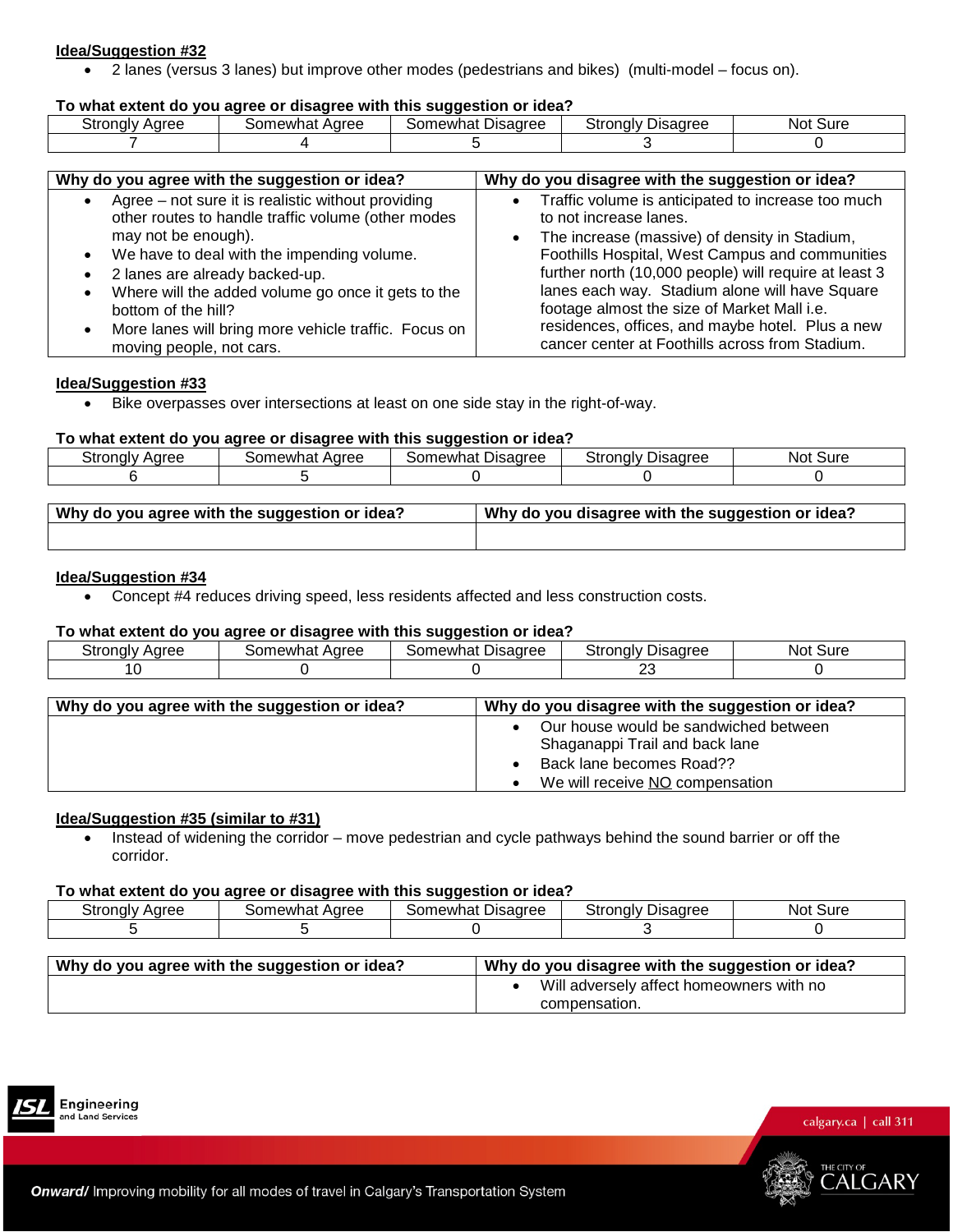• Voyageur (on both sides) should be considered. Put a solid row of mature evergreens – sound barrier plus improves the view to what it is now. The whole neighbourhood will benefit from a row of evergreens. It improves the sound, view, neighbourhood feel.

# **To what extent do you agree or disagree with this suggestion or idea?**

| $\sim$<br>.<br>. .ulv<br>.<br>w<br>י וטו | $\sim$ $\sim$ $\sim$<br>∵∩mewn…<br>наг<br>ושר | - -<br>Jisaaree<br>$\sim$ $\sim$<br>…wh∽<br>וו זר<br>. تص<br>- ا<br>. . | $\sim$<br>ำๆalv ∟<br>Jisaaree<br>⊔ت<br>$\cdots$ | 3ur<br>NOt |
|------------------------------------------|-----------------------------------------------|-------------------------------------------------------------------------|-------------------------------------------------|------------|
|                                          |                                               |                                                                         |                                                 |            |

| Why do you agree with the suggestion or idea?                                     | Why do you disagree with the suggestion or idea?                                                                                        |
|-----------------------------------------------------------------------------------|-----------------------------------------------------------------------------------------------------------------------------------------|
| Don't sacrifice one side or the other, beautify and<br>decrease the size of both. | Impacts those people who already have a narrow<br>street in front of their house – it will be even smaller<br>and will impact car flow. |

#### **Idea/Suggestion #37**

• Lessen impact to residential properties by removing boulevards.

#### **To what extent do you agree or disagree with this suggestion or idea?**

| Aaree<br>stronalv | Somewhat<br>Aaree | Disagree<br>som<br>mewhat | stronaly<br>Disadree | Sure<br>NOL |
|-------------------|-------------------|---------------------------|----------------------|-------------|
|                   |                   |                           |                      |             |

| Why do you agree with the suggestion or idea? | Why do you disagree with the suggestion or idea? |
|-----------------------------------------------|--------------------------------------------------|
| Assume boulevard = median space               |                                                  |

#### **Idea/Suggestion #38 (similar to #18)**

• Add rapid transit.

#### **To what extent do you agree or disagree with this suggestion or idea?**

| Stronaly | ⊰omewhat | Somewhat | Ptronaly ∟ | Sure |
|----------|----------|----------|------------|------|
| Aaree    | Aaree    | Disagree | Disaaree   | Not  |
|          |          |          | .          |      |

| Why do you agree with the suggestion or idea?                                     | Why do you disagree with the suggestion or idea?                                                                               |
|-----------------------------------------------------------------------------------|--------------------------------------------------------------------------------------------------------------------------------|
| Offer better solutions to more people from transit to<br>workplaces and amenities | Where would you put it?<br>There is no room, there is already rapid transit on<br>Crowchild.<br>We already have rapid transit. |

#### **Idea/Suggestion #39**

• Leave existing width – improve transit opportunities, improve cycling opportunities, improve walking opportunities, improve vehicle opportunity (HOV) – reduced congestion.

#### **To what extent do you agree or disagree with this suggestion or idea?**

|                                                                                                                        |                              |  | . . |  |  |
|------------------------------------------------------------------------------------------------------------------------|------------------------------|--|-----|--|--|
| <b>Disagree</b><br><b>Disagree</b><br>Strongly D<br>Stronalv<br>Somewhat<br>Not.<br>3omewhat<br>Agree<br>Sure<br>Aaree |                              |  |     |  |  |
|                                                                                                                        |                              |  |     |  |  |
|                                                                                                                        |                              |  |     |  |  |
|                                                                                                                        | $\mathbf{u}$<br>$\mathbf{u}$ |  |     |  |  |

| Why do you agree with the suggestion or idea? | Why do you disagree with the suggestion or idea? |
|-----------------------------------------------|--------------------------------------------------|
|                                               | No room.                                         |



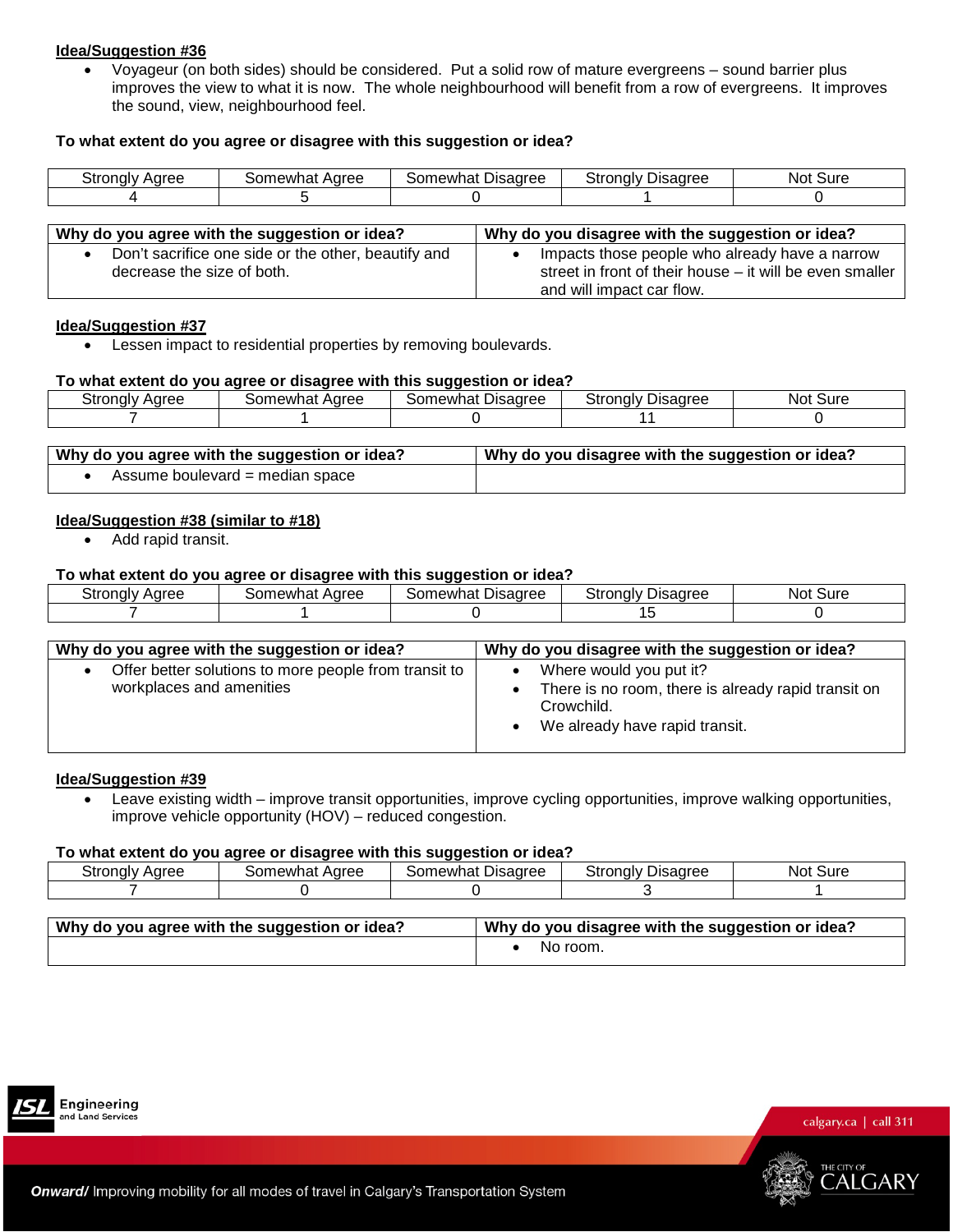• No 6 lanes – 4 lanes with separated cycle, separated pedestrian pathways, slow to 50km, add more overpasses.

#### **To what extent do you agree or disagree with this suggestion or idea?**

| َ tronaly د<br><b>Aaree</b> | Aaree<br>าewha. | -<br>Disagree<br>newha | Stronaly<br><b>Disagrer</b><br>auree | Sure<br>NOt |
|-----------------------------|-----------------|------------------------|--------------------------------------|-------------|
|                             |                 |                        |                                      |             |

| Why do you agree with the suggestion or idea? | Why do you disagree with the suggestion or idea? |
|-----------------------------------------------|--------------------------------------------------|
|                                               |                                                  |
|                                               |                                                  |

#### **Idea/Suggestion #41**

• Create a stacked freeway.

#### **To what extent do you agree or disagree with this suggestion or idea?**

| \aree<br>∵ronalvد<br>nur. | Aaree<br>$ \sim$ $\sim$<br>าewhat | --<br>Disagree<br>newhat | ⊇tronalv∶<br>Disaαree<br>ΟU | suro<br>NOt |
|---------------------------|-----------------------------------|--------------------------|-----------------------------|-------------|
|                           |                                   |                          | ״<br>∼                      |             |

| Why do you agree with the suggestion or idea? | Why do you disagree with the suggestion or idea?               |
|-----------------------------------------------|----------------------------------------------------------------|
|                                               | Would damage the community feel and be horrible<br>to look at. |
|                                               | Don't want to live near that.                                  |

#### **Idea/Suggestion #42**

• Put pedestrian and cycling access on east side, which would create more room on the west.

# **To what extent do you agree or disagree with this suggestion or idea?**

| -<br>strongly<br>Aaree | Aaree<br>omewhat | Disagree<br>ാomewhat | $\overline{\phantom{0}}$<br>Ptronaly ∟<br>שaree | Sure<br>Not |
|------------------------|------------------|----------------------|-------------------------------------------------|-------------|
|                        |                  |                      |                                                 |             |

| Why do you agree with the suggestion or idea? | Why do you disagree with the suggestion or idea? |
|-----------------------------------------------|--------------------------------------------------|
| Would benefit store owners with increased     | Room for cars only.                              |
| consumer foot traffic.                        |                                                  |

# **Idea/Suggestion #43**

• Take out all traffic lights and put in overpasses at 40<sup>th</sup> Avenue and Crowchild Trail – the whole length (south to north) on Shaganappi Trail.

#### **To what extent do you agree or disagree with this suggestion or idea?**

| Strongly Agree | Somewhat Agree                                | Somewhat Disagree | <b>Strongly Disagree</b>                         | Not Sure |  |
|----------------|-----------------------------------------------|-------------------|--------------------------------------------------|----------|--|
|                |                                               |                   | 16                                               |          |  |
|                |                                               |                   |                                                  |          |  |
|                | Why do you agree with the suggestion or idea? |                   | Why do you disagree with the suggestion or idea? |          |  |

| It is an expressway as long as there is continued<br>development at the north end. | How would we get onto Shaganappi Trail?<br>Makes Shaganappi a thoroughfare and isolates<br>community.<br>A freeway to nowhere<br>Changes road type to Skeletal |
|------------------------------------------------------------------------------------|----------------------------------------------------------------------------------------------------------------------------------------------------------------|
|                                                                                    |                                                                                                                                                                |
|                                                                                    | Feasibility of traffic circles?                                                                                                                                |



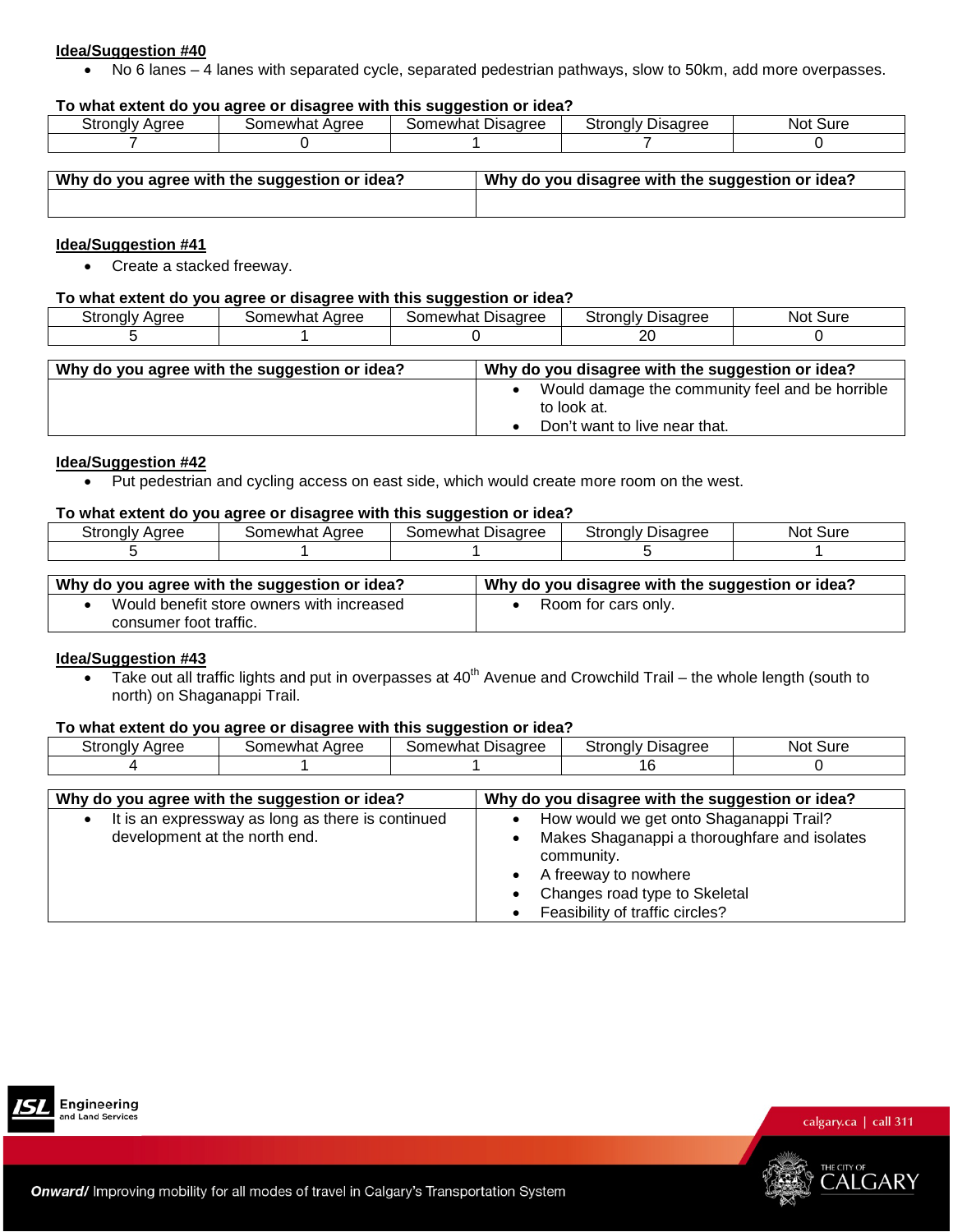• Elevate bike and walking path.

# **To what extent do you agree or disagree with this suggestion or idea?**

| Strongly<br>Aaree | Aaree<br>$\sim$<br>newhat<br>וו זר | Disagree<br>Somewhat | $\sim$ $\sim$ $\sim$ $\sim$ $\sim$<br>Disadree<br>' tronaly۔ | Sure<br>Not |
|-------------------|------------------------------------|----------------------|--------------------------------------------------------------|-------------|
|                   |                                    |                      |                                                              |             |

| Why do you agree with the suggestion or idea? | Why do you disagree with the suggestion or idea? |
|-----------------------------------------------|--------------------------------------------------|
|                                               | Expensive in winter – would ice up               |

# **Idea/Suggestion #45**

• Concept #2 has room for greenspace, walkways and bicycle access with minimal financial cost.

#### **To what extent do you agree or disagree with this suggestion or idea?**

| Stronalv<br>Aaree | Aaree<br>newhat | --<br>Disagree<br>stomewhat | Stronalv<br><b>Disadree</b> | Sure<br>NOT. |
|-------------------|-----------------|-----------------------------|-----------------------------|--------------|
|                   |                 |                             | . .                         |              |

| $\frac{1}{2}$ Why do you agree with the suggestion or idea? | Why do you disagree with the suggestion or idea? |
|-------------------------------------------------------------|--------------------------------------------------|
|                                                             | People would lose their houses.                  |

#### **Idea/Suggestion #46**

• Widen to west side only concept. Keep bike path one side only (east side) to minimize impact (take less land) on west side (residential side).

#### **To what extent do you agree or disagree with this suggestion or idea?**

|                                                                     |                                                    | . .                                                                    |                                                                                        |                   |
|---------------------------------------------------------------------|----------------------------------------------------|------------------------------------------------------------------------|----------------------------------------------------------------------------------------|-------------------|
| . .<br>$\sim$ $\sim$ $\sim$<br>.,<br>-<br>ΟU<br>4 H 3<br>iui<br>. . | $\sim$ $\sim$ $\sim$<br>$\ldots$ outer<br>. v<br>. | -<br>------<br>.<br>$\overline{\phantom{a}}$<br>newr<br>п<br>ונור<br>. | $\overline{\phantom{a}}$<br>ъ.<br>anroc<br>--<br>١c<br>⊀Л<br>Oli<br><b>IGIV</b><br>ם ש | Sure<br><b>NO</b> |
|                                                                     |                                                    |                                                                        |                                                                                        |                   |
|                                                                     |                                                    |                                                                        |                                                                                        |                   |

| Why do you agree with the suggestion or idea? | Why do you disagree with the suggestion or idea?                                                                                                                                    |
|-----------------------------------------------|-------------------------------------------------------------------------------------------------------------------------------------------------------------------------------------|
|                                               | Prefer both sides for access to homes and other<br>pathway systems.<br>Both sides necessary to promote biking and<br>connectivity for neighbourhood.<br>There is no room for paths. |

#### **Idea/Suggestion #47**

• Improve traffic flow at Varsity Drive by alternative traffic flow on Varsity Drive.

#### **To what extent do you agree or disagree with this suggestion or idea?**

|                       |                                               | .                 |                                                                                                                 |          |
|-----------------------|-----------------------------------------------|-------------------|-----------------------------------------------------------------------------------------------------------------|----------|
| <b>Strongly Agree</b> | Somewhat Agree                                | Somewhat Disagree | <b>Strongly Disagree</b>                                                                                        | Not Sure |
|                       |                                               |                   |                                                                                                                 |          |
|                       |                                               |                   |                                                                                                                 |          |
|                       | Why do you agree with the suggestion or idea? |                   | Why do you disagree with the suggestion or idea?                                                                |          |
|                       | Rush hour is a nightmare making a left turn.  |                   | Limits access.<br>Not only limits access to Shaganappi but also to<br>48 <sup>th</sup> Street to Varsity Drive. |          |